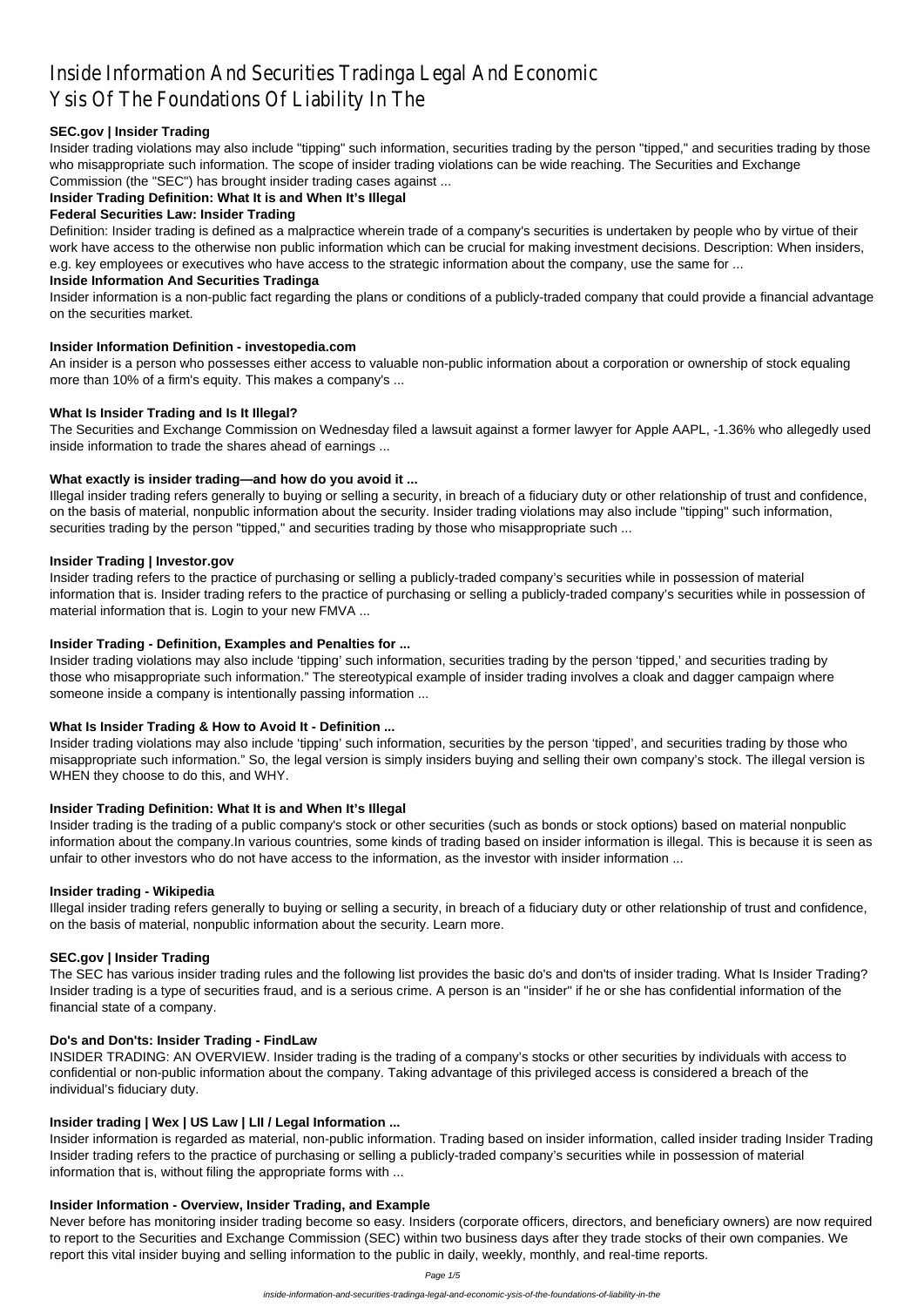#### **Insider monitor: real-time, daily, and weekly insider ...**

Market infrastructure & trading . Market statistics and research ... » Register of Automated Trading Services Authorized Under Part III of the Securities and Futures Ordinance ... we published the Guidelines on Disclosure of Inside Information to assist listed corporations to comply with their obligations to disclose inside information under ...

Federal Securities Law: Insider Trading Congressional Research Service 1 Overview of Federal Statutes Related to Insider Trading Insider trading in securities may occur when a person in possession of material nonpublic information about a company trades in the company's securities and makes a profit or avoids a loss.

#### **Federal Securities Law: Insider Trading**

### **Guidelines on Disclosure of Inside Information ...**

Disclosure of Inside Information. This FAQ is prepared by the Corporate Finance Division and aims to provide guidance to listed corporations on the application of the provisions of Part XIVA of the Securities and Futures Ordinance (SFO) and the SFC Guidelines on Disclosure of Inside Information (SFC Guidelines).The information set out below is not meant to be exhaustive.

#### **Disclosure of Inside Information | Securities & Futures ...**

If a person then makes a trade based on this information, then he may be guilty of partaking in insider trading. In the U.S., the Securities and Exchange Commission (SEC) regulates legal insider trades, such as those made by a company's officers, directors, and employees, and investigates potentially illegal insider trading. The caveat ...

#### **Insider Trading - Definition, Examples, Cases, Processes**

Definition: Insider trading is defined as a malpractice wherein trade of a company's securities is undertaken by people who by virtue of their work have access to the otherwise non public information which can be crucial for making investment decisions. Description: When insiders, e.g. key employees or executives who have access to the strategic information about the company, use the same for ...

The Securities and Exchange Commission on Wednesday filed a lawsuit against a former lawyer for Apple AAPL, -1.36% who allegedly used inside information to trade the shares ahead of earnings ...

## **What is Insider Trading? Definition of Insider Trading ...**

Insider trading violations may also include "tipping" such information, securities trading by the person "tipped," and securities trading by those who misappropriate such information. The scope of insider trading violations can be wide reaching. The Securities and Exchange Commission (the "SEC") has brought insider trading cases against ...

#### **www.sec.gov**

An act will be called insider trading if such information is provided to a third party who benefits from his investment activities post receiving such information. It is a term used commonly in the securities market and usually relates to illegal conduct. However, insider trading can be both be legal and illegal.

**The Securities and Exchange Commission on Wednesday filed a lawsuit against a former lawyer for Apple AAPL, -1.36% who allegedly used inside information to trade the shares ahead of earnings ... www.sec.gov Insider Trading - Definition, Examples, Cases, Processes Never before has monitoring insider trading become so easy. Insiders (corporate officers, directors, and beneficiary owners) are now required to report to the Securities and Exchange Commission (SEC) within two business days after they trade stocks of their own companies. We report this vital insider buying and selling information to the public in daily, weekly, monthly, and real-time reports.**

**What is Insider Trading? Definition of Insider Trading ...**

**What Is Insider Trading and Is It Illegal? Insider Trading - Definition, Examples and Penalties for ...**

#### **Inside Information And Securities Tradinga**

Insider information is a non-public fact regarding the plans or conditions of a publicly-traded company that could provide

a financial advantage on the securities market.

#### **Insider Information Definition - investopedia.com**

An insider is a person who possesses either access to valuable non-public information about a corporation or ownership of stock equaling more than 10% of a firm's equity. This makes a company's ...

#### **What Is Insider Trading and Is It Illegal?**

## **What exactly is insider trading—and how do you avoid it ...**

Illegal insider trading refers generally to buying or selling a security, in breach of a fiduciary duty or other relationship of trust and confidence, on the basis of material, nonpublic information about the security. Insider trading violations may also include "tipping" such information, securities trading by the person "tipped," and securities trading by those who misappropriate such ...

## **Insider Trading | Investor.gov**

Page 2/5

inside-information-and-securities-tradinga-legal-and-economic-ysis-of-the-foundations-of-liability-in-the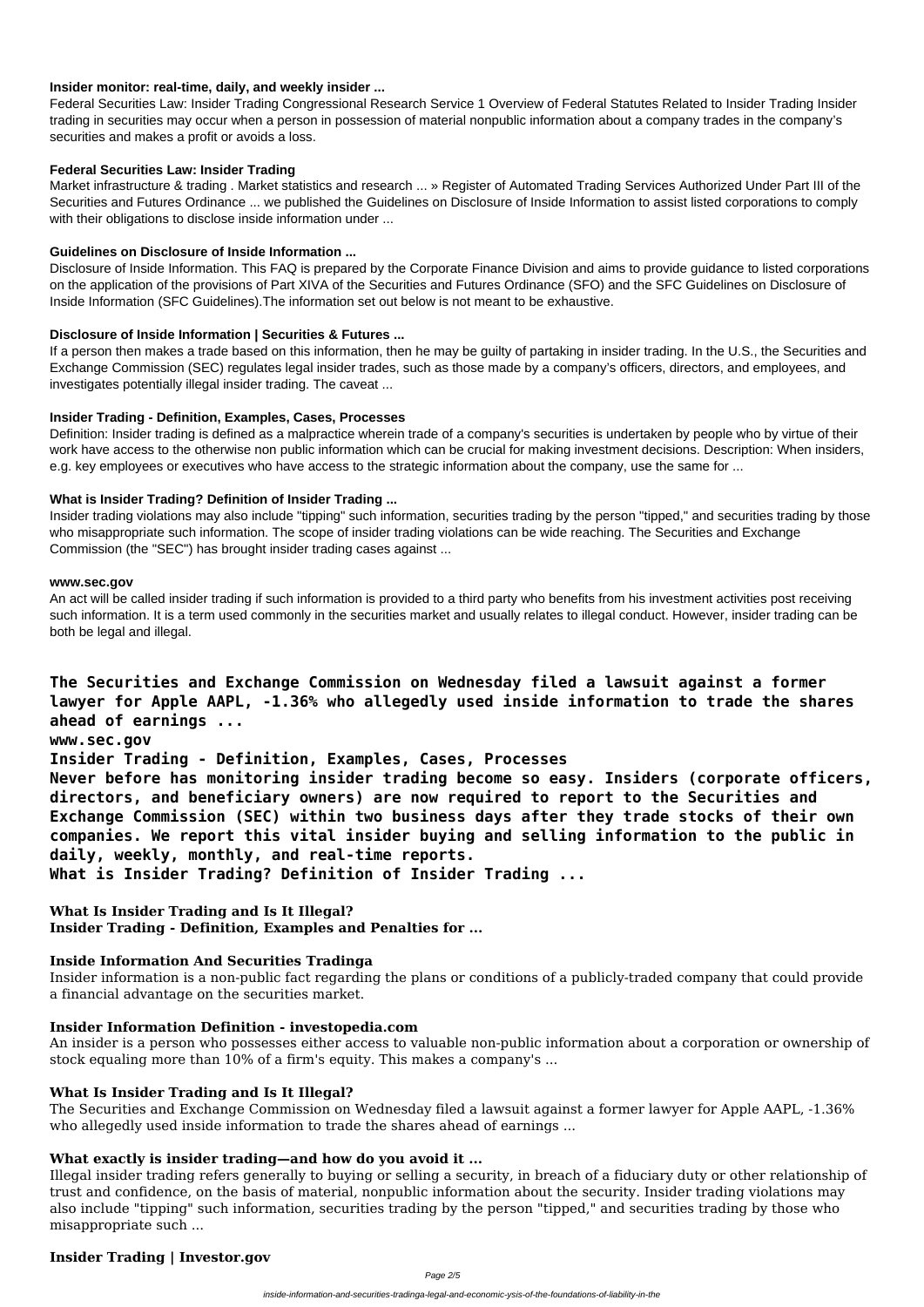Insider trading refers to the practice of purchasing or selling a publicly-traded company's securities while in possession of material information that is. Insider trading refers to the practice of purchasing or selling a publicly-traded company's securities while in possession of material information that is. Login to your new FMVA ...

## **Insider Trading - Definition, Examples and Penalties for ...**

Insider trading violations may also include 'tipping' such information, securities trading by the person 'tipped,' and securities trading by those who misappropriate such information." The stereotypical example of insider trading involves a cloak and dagger campaign where someone inside a company is intentionally passing information ...

# **What Is Insider Trading & How to Avoid It - Definition ...**

Insider trading violations may also include 'tipping' such information, securities by the person 'tipped', and securities trading by those who misappropriate such information." So, the legal version is simply insiders buying and selling their own company's stock. The illegal version is WHEN they choose to do this, and WHY.

## **Insider Trading Definition: What It is and When It's Illegal**

Insider trading is the trading of a public company's stock or other securities (such as bonds or stock options) based on material nonpublic information about the company.In various countries, some kinds of trading based on insider information is illegal. This is because it is seen as unfair to other investors who do not have access to the information, as the investor with insider information ...

## **Insider trading - Wikipedia**

Illegal insider trading refers generally to buying or selling a security, in breach of a fiduciary duty or other relationship of trust and confidence, on the basis of material, nonpublic information about the security. Learn more.

## **SEC.gov | Insider Trading**

The SEC has various insider trading rules and the following list provides the basic do's and don'ts of insider trading. What Is Insider Trading? Insider trading is a type of securities fraud, and is a serious crime. A person is an "insider" if he or she has confidential information of the financial state of a company.

## **Do's and Don'ts: Insider Trading - FindLaw**

INSIDER TRADING: AN OVERVIEW. Insider trading is the trading of a company's stocks or other securities by individuals with access to confidential or non-public information about the company. Taking advantage of this privileged access is considered a breach of the individual's fiduciary duty.

# **Insider trading | Wex | US Law | LII / Legal Information ...**

Insider information is regarded as material, non-public information. Trading based on insider information, called insider trading Insider Trading Insider trading refers to the practice of purchasing or selling a publicly-traded company's securities while in possession of material information that is, without filing the appropriate forms with ...

# **Insider Information - Overview, Insider Trading, and Example**

Never before has monitoring insider trading become so easy. Insiders (corporate officers, directors, and beneficiary owners) are now required to report to the Securities and Exchange Commission (SEC) within two business days after they trade stocks of their own companies. We report this vital insider buying and selling information to the public in daily, weekly, monthly, and real-time reports.

# **Insider monitor: real-time, daily, and weekly insider ...**

Federal Securities Law: Insider Trading Congressional Research Service 1 Overview of Federal Statutes Related to Insider Trading Insider trading in securities may occur when a person in possession of material nonpublic information about a company trades in the company's securities and makes a profit or avoids a loss.

# **Federal Securities Law: Insider Trading**

Market infrastructure & trading . Market statistics and research ... » Register of Automated Trading Services Authorized Under Part III of the Securities and Futures Ordinance ... we published the Guidelines on Disclosure of Inside Information to assist listed corporations to comply with their obligations to disclose inside information under ...

## **Guidelines on Disclosure of Inside Information ...**

Disclosure of Inside Information. This FAQ is prepared by the Corporate Finance Division and aims to provide guidance to listed corporations on the application of the provisions of Part XIVA of the Securities and Futures Ordinance (SFO) and the SFC Guidelines on Disclosure of Inside Information (SFC Guidelines).The information set out below is not meant to be exhaustive.

## **Disclosure of Inside Information | Securities & Futures ...**

If a person then makes a trade based on this information, then he may be guilty of partaking in insider trading. In the U.S., the Securities and Exchange Commission (SEC) regulates legal insider trades, such as those made by a company's officers, directors, and employees, and investigates potentially illegal insider trading. The caveat ...

## **Insider Trading - Definition, Examples, Cases, Processes**

Definition: Insider trading is defined as a malpractice wherein trade of a company's securities is undertaken by people who by virtue of their work have access to the otherwise non public information which can be crucial for making investment decisions. Description: When insiders, e.g. key employees or executives who have access to the strategic information about the company, use the same for ...

## **What is Insider Trading? Definition of Insider Trading ...**

Page 3/5

inside-information-and-securities-tradinga-legal-and-economic-ysis-of-the-foundations-of-liability-in-the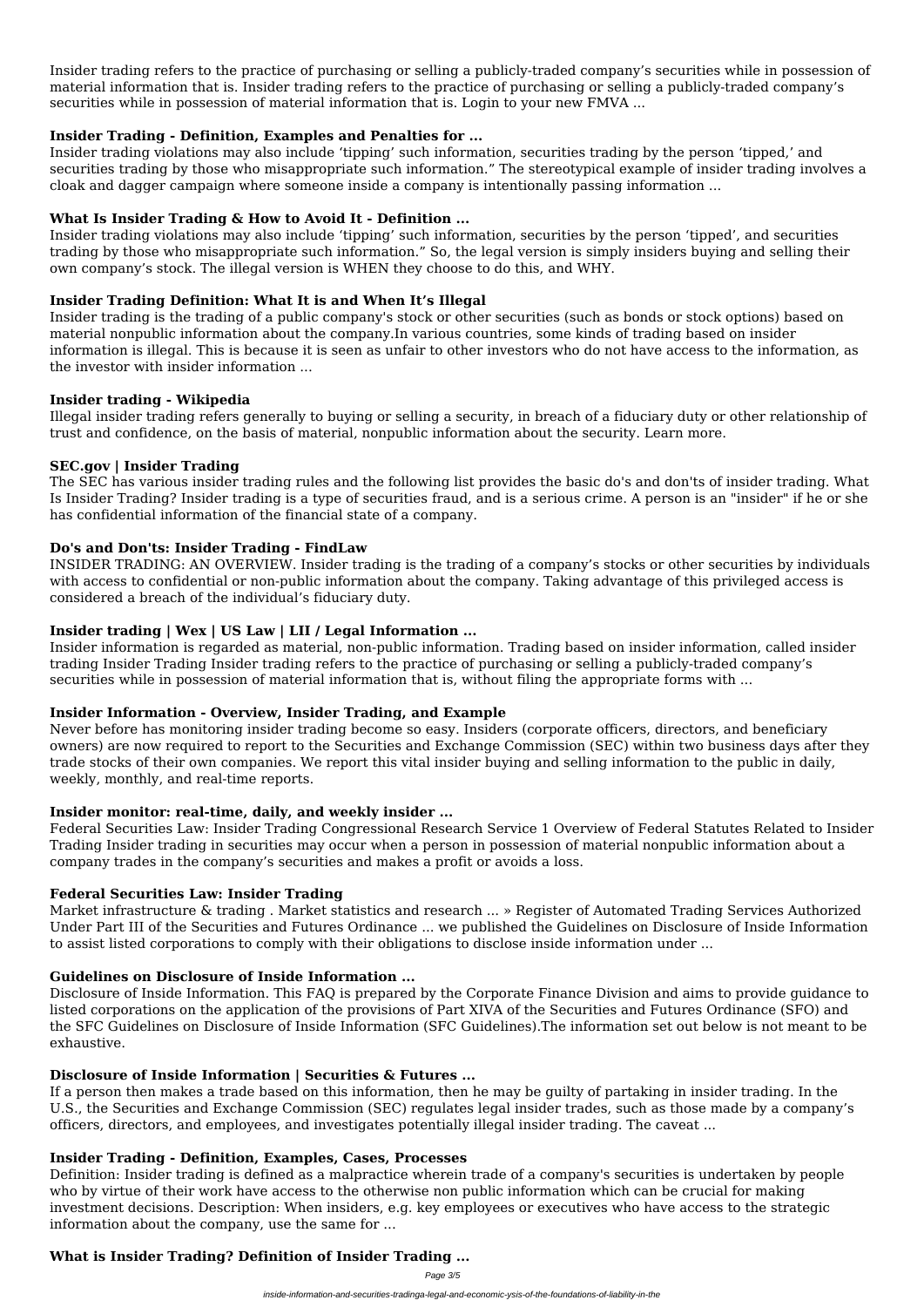Insider trading violations may also include "tipping" such information, securities trading by the person "tipped," and securities trading by those who misappropriate such information. The scope of insider trading violations can be wide reaching. The Securities and Exchange Commission (the "SEC") has brought insider trading cases against ...

#### **www.sec.gov**

An act will be called insider trading if such information is provided to a third party who benefits from his investment activities post receiving such information. It is a term used commonly in the securities market and usually relates to illegal conduct. However, insider trading can be both be legal and illegal.

## **Inside Information And Securities Tradinga**

An act will be called insider trading if such information is provided to a third party who benefits from his investment activities post receiving such information. It is a term used commonly in the securities market and usually relates to illegal conduct. However, insider trading can be both be legal and illegal.

Insider trading violations may also include 'tipping' such information, securities by the person 'tipped', and securities trading by those who misappropriate such information." So, the legal version is simply insiders buying and selling their own company's stock. The illegal version is WHEN they choose to do this, and WHY.

Insider trading violations may also include 'tipping' such information, securities trading by the person 'tipped,' and securities trading by those who misappropriate such information." The stereotypical example of insider trading involves a cloak and dagger campaign where someone inside a company is intentionally passing information ...

An insider is a person who possesses either access to valuable non-public information about a corporation or ownership of stock equaling more than 10% of a firm's equity. This makes a company's ...

Insider information is regarded as material, non-public information. Trading based on insider information, called insider tra Insider Trading Insider trading refers to the practice of purchasing or selling a publicly-traded company's securities while possession of material information that is, without filing the appropriate forms with ...

INSIDER TRADING: AN OVERVIEW. Insider trading is the trading of a company's stocks or other securities by individuals w access to confidential or non-public information about the company. Taking advantage of this privileged access is consid breach of the individual's fiduciary duty.

Federal Securities Law: Insider Trading Congressional Research Service 1 Overview of Federal Statutes Related to Insider Trading Insider trading in securities may occur when a person in possession of material nonpublic information about a company trades in the company's securities and makes a profit or avoids a loss.

Illegal insider trading refers generally to buying or selling a security, in breach of a fiduciary duty or other relationship of confidence, on the basis of material, nonpublic information about the security. Learn more.

Illegal insider trading refers generally to buying or selling a security, in breach of a fiduciary duty or other relationship of confidence, on the basis of material, nonpublic information about the security. Insider trading violations may also include such information, securities trading by the person "tipped," and securities trading by those who misappropriate such ...

*Insider monitor: real-time, daily, and weekly insider ... Insider information is a non-public fact regarding the plans or conditions of a publicly-traded company that could provide a financial advantage on the securities market. Disclosure of Inside Information | Securities & Futures ...*

# *Insider trading - Wikipedia*

*Guidelines on Disclosure of Inside Information ...*

What exactly is insider trading—and how do you avoid it ...

# *What Is Insider Trading & How to Avoid It - Definition ...*

*Disclosure of Inside Information. This FAQ is prepared by the Corporate Finance Division and aims to provide guidance to listed corporations on the application of the provisions of Part XIVA of the Securities and Futures Ordinance (SFO) and the SFC Guidelines on Disclosure of Inside Information (SFC Guidelines).The information set out below is not meant to be exhaustive.*

*Insider trading refers to the practice of purchasing or selling a publicly-traded company's securities while in possession of*

*material information that is. Insider trading refers to the practice of purchasing or selling a publicly-traded company's securities while in possession of material information that is. Login to your new FMVA ... Insider Information Definition - investopedia.com*

Insider trading is the trading of a public company's stock or other securities (such as bonds or stock options) based on material nonpublic information about the company.In various countries, some kinds of trading based on insider information is illegal. This is because it is seen as unfair to other investors who do not have access to the information, as the investor with insider information ...

Do's and Don'ts: Insider Trading - FindLaw

Market infrastructure & trading . Market statistics and research ... » Register of Automated Trading Services Authorized Under Part III of the Securities and Futures Ordinance ... we published the Guidelines on Disclosure of Inside Information to assist listed corporations to comply with their obligations to disclose inside information under ...

Page 4/5